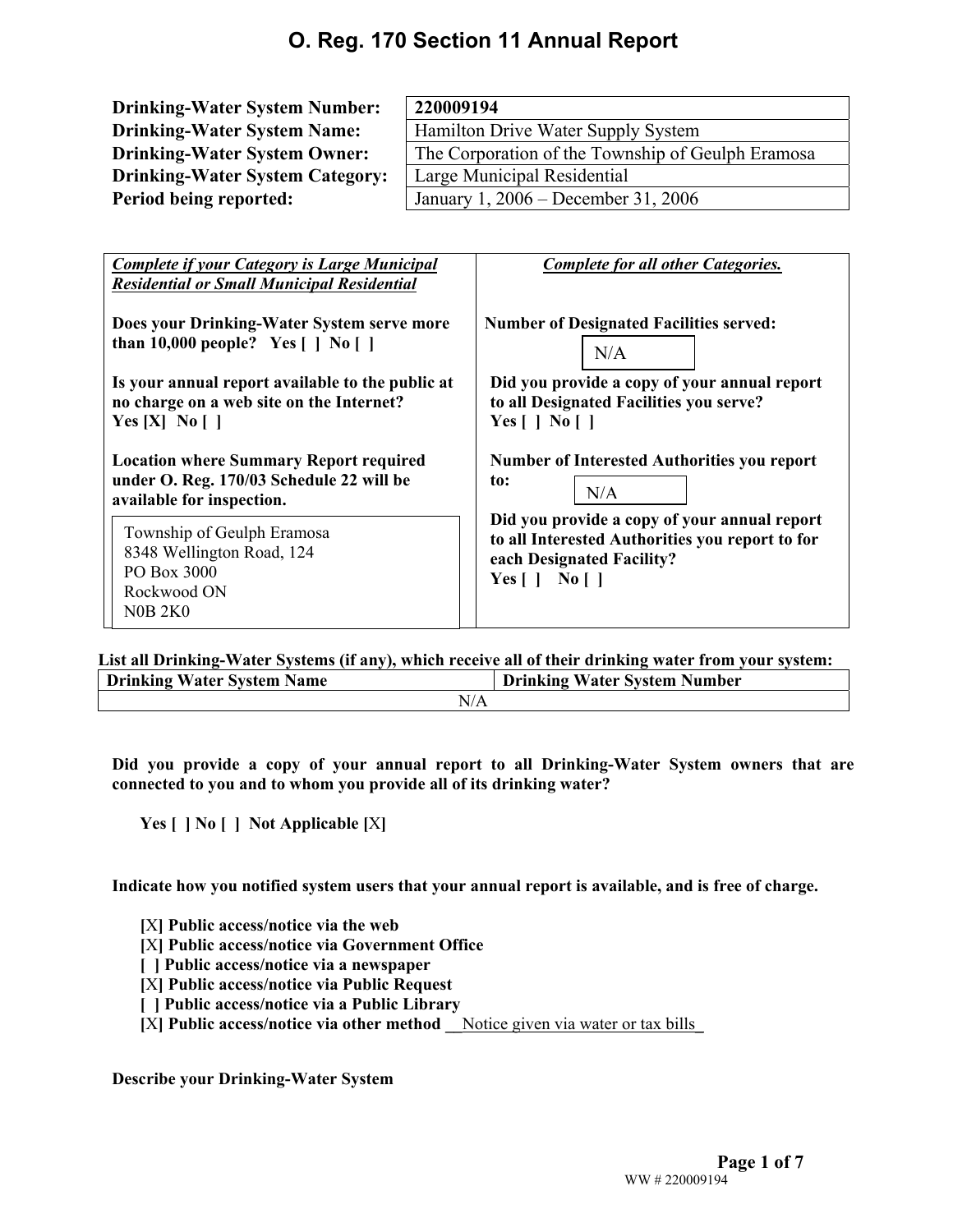The Hamilton Drive Water Supply System is located in the Township of Guelph-Eramosa. This water system consists of two municipal groundwater wells, two pumphouses, one standpipe and distribution system.

There is one well and in ground reservoir in each of the pumphouses and the water level in the reservoir starts and stops the well pumps. The raw water from each well is chlorinated to protect against microbial contaminants prior to discharge into the reservoir. The raw water is disinfected with a sodium hypochlorite solution (chlorine) for primary and secondary disinfection requirements.

The treated water is pumped with high-lift pumps at each station through the distribution system which consists of approximately 21 kilometers of watermain. The high lift pumps operate based on the water level in the standpipe. Once the low water level in the standpipe is reached, the pump stations are called upon to operate in sequence and supply the distribution system and any excess water fills the standpipe to the high water level. This system is a demand/storage system; once the standpipe is full, the high lift pumps shut down until the water level drops in the tower and the pumps are required again.

### **List all water treatment chemicals used over this reporting period**

Sodium Hypochlorite (12% solution) - disinfection

### **Were any significant expenses incurred to?**

- **[**X**]** Install required equipment
- **[**X**]** Repair required equipment
- **[**X**]** Replace required equipment

### **Please provide a brief description and a breakdown of monetary expenses incur**

- Control Microsystems (computer software) repair/troubleshooting (SCADA)

### **Notices submitted in accordance with O.Reg 170/03; Schedule 16 during this reporting period.**

| Incident<br><b>Date</b> | <b>Parameter</b> | <b>Result</b> | Unit of<br><b>Measure</b> | Corrective<br>Action | Corrective<br><b>Action Date</b> |
|-------------------------|------------------|---------------|---------------------------|----------------------|----------------------------------|
| Aug 30/06               | TC               |               | cfu/ml                    | Re-sampled           | Aug 30/06                        |

### **Microbiological testing done under Schedule 10 of Regulation 170/03, during this reporting period.**

|                     | # of<br><b>Samples</b> | E.Coli<br>$(\min -$<br>max) | <b>Total</b><br>Coliform<br>$(min - max)$ | # of<br><b>HPC</b><br><b>Samples</b> | <b>HPC</b><br>$(min -$<br>max) | $#$ of<br><b>Bkgrd</b><br><b>Samples</b> | <b>Bkgnd</b><br>$(min - max)$ |
|---------------------|------------------------|-----------------------------|-------------------------------------------|--------------------------------------|--------------------------------|------------------------------------------|-------------------------------|
| Raw                 | 104                    | $0 - 0$                     | $0 - 0$                                   |                                      | $0 - 0$                        |                                          | $0 - 0$                       |
| <b>Treated</b>      | 104                    | $0 - 0$                     | $0 - 1$                                   | 57                                   | $0 - 1$                        | 46                                       | $0 - 0$                       |
| <b>Distribution</b> | 158                    | $0 - 0$                     | $0 - 0$                                   | 89                                   | $0 - 1$                        | 69                                       | $0 - 0$                       |

**Operational testing done under Schedule 8 of Regulation 170/03 during the period covered by this Annual Report.** 

| Parameter        | <b>Number of Grab</b><br><b>Samples</b> | <b>Range of Results</b><br>$(min#)-(max#)$ |
|------------------|-----------------------------------------|--------------------------------------------|
| <b>Raw Water</b> |                                         |                                            |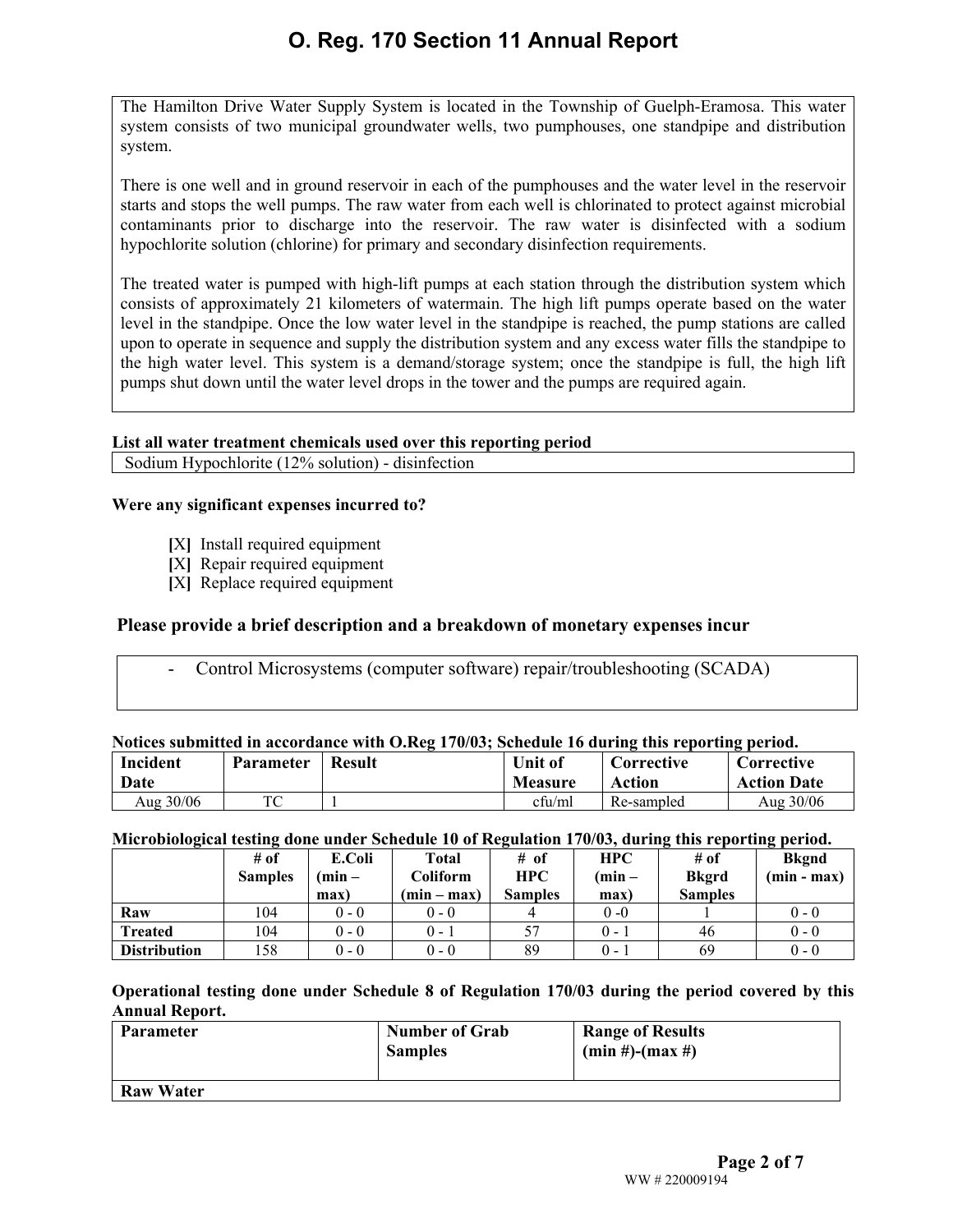| Turbidity (Huntington)         | 12   | $0.13 - 0.49$ |  |  |  |  |  |
|--------------------------------|------|---------------|--|--|--|--|--|
| Turbidity (Crosscreek)         | 12   | $0.09 - 0.26$ |  |  |  |  |  |
| <b>Treated Water</b>           |      |               |  |  |  |  |  |
| Chlorine Residual (Huntington) | 8760 | $0.2 - 3.12$  |  |  |  |  |  |
| Chlorine Residual (Crosscreek) |      | $0.34 - 1.93$ |  |  |  |  |  |
| <b>Distribution System</b>     |      |               |  |  |  |  |  |
| <b>Chlorine Residual</b>       | 8760 | $0.11 - 1.97$ |  |  |  |  |  |

### **Summary of additional testing and sampling carried out in accordance with the requirement of an approval, order or other legal instrument.**

| Date Legal instrument<br>issued | <b>Parameter</b> | <b>Date Sampled</b> | <b>Result</b> | <b>Unit of Measure</b> |  |  |  |
|---------------------------------|------------------|---------------------|---------------|------------------------|--|--|--|
| N/A                             |                  |                     |               |                        |  |  |  |

### **Summary of Inorganic parameters tested during this reporting period or the most recent sample results**

| Parameter                | <b>Sample Date</b> | <b>Result Value</b><br><b>Unit of</b> |                 | <b>Exceedance</b> |
|--------------------------|--------------------|---------------------------------------|-----------------|-------------------|
|                          |                    |                                       | <b>Measure</b>  |                   |
|                          |                    | <b>HUNTINGTON</b>                     |                 |                   |
| <b>Antimony</b>          | Aug 19/03          | &0.6                                  | $\frac{u g}{l}$ | N <sub>o</sub>    |
| Arsenic                  | Aug 19/03          | $\leq$ 2                              | $\frac{u g}{l}$ | N <sub>0</sub>    |
| <b>Barium</b>            | Aug 19/03          | 41                                    | $\frac{u g}{l}$ | N <sub>0</sub>    |
| <b>Boron</b>             | Aug 19/03          | 26                                    | $\frac{u g}{l}$ | N <sub>0</sub>    |
| Cadmium                  | Aug 19/03          | < 0.1                                 | $\frac{1}{2}$   | N <sub>o</sub>    |
| <b>Chromium</b>          | Aug 19/03          | $<$ 3                                 | $\frac{u g}{l}$ | N <sub>0</sub>    |
| <b>Lead Distribution</b> | July 07/05         | < 0.1                                 | $\frac{u g}{l}$ | N <sub>o</sub>    |
| <b>Mercury</b>           | Aug 19/03          | < 0.1                                 | $\frac{u g}{l}$ | N <sub>o</sub>    |
| Selenium                 | Aug 19/03          | $<$ 3                                 | $\frac{1}{2}$   | N <sub>o</sub>    |
| Sodium                   | Aug 19/03          | 11.6                                  | mg/1            | N <sub>0</sub>    |
| Uranium                  | Aug 19/03          | 0.05                                  | $\frac{u g}{l}$ | N <sub>0</sub>    |
| <b>Fluoride</b>          | Aug 19/03          | 0.14                                  | mg/1            | N <sub>0</sub>    |
| <b>Nitrite</b>           | Jan 03/06          | < 0.005                               |                 |                   |
|                          | Apr 10/06          | < 0.005                               | mg/1            | N <sub>o</sub>    |
|                          | Jul 10/06          | < 0.005                               |                 |                   |
|                          | Oct 04/06          | < 0.005                               |                 |                   |
| <b>Nitrate</b>           | Jan 03/06          | < 0.013                               |                 |                   |
|                          | Apr 10/06          | < 0.013                               | mg/1            | N <sub>o</sub>    |
|                          | Jul 10/06          | < 0.013                               |                 |                   |
|                          | Oct 04/06          | < 0.013                               |                 |                   |

**Summary of Inorganic parameters tested during this reporting period or the most recent sample results**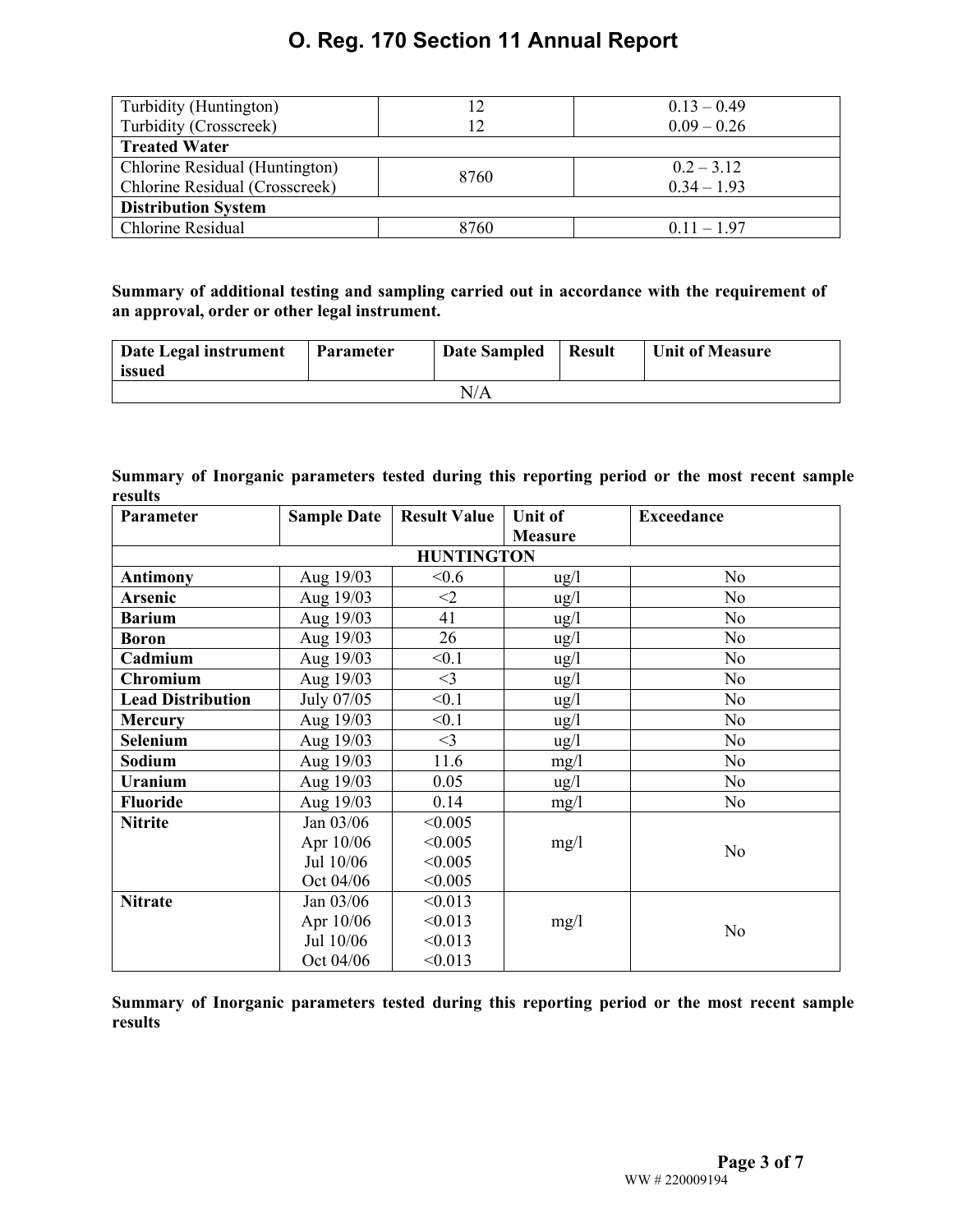| Parameter                | <b>Sample Date</b> | <b>Result Value</b> | <b>Unit of</b>  | <b>Exceedance</b> |
|--------------------------|--------------------|---------------------|-----------------|-------------------|
|                          |                    |                     | <b>Measure</b>  |                   |
|                          |                    | <b>CROSS CREEK</b>  |                 |                   |
| <b>Antimony</b>          | Aug 19/03          | < 0.6               | $\frac{u g}{l}$ | N <sub>0</sub>    |
| <b>Arsenic</b>           | Aug 19/03          | $<$ 2               | $\frac{u g}{l}$ | N <sub>0</sub>    |
| <b>Barium</b>            | Aug 19/03          | 36                  | $\frac{u g}{l}$ | N <sub>0</sub>    |
| <b>Boron</b>             | Aug 19/03          | 28                  | $\frac{u g}{l}$ | N <sub>0</sub>    |
| Cadmium                  | Aug 19/03          | < 0.1               | $\frac{u g}{l}$ | N <sub>0</sub>    |
| Chromium                 | Aug 19/03          | $\leq$ 3            | $\frac{u g}{l}$ | N <sub>o</sub>    |
| <b>Lead Distribution</b> | July 07/05         | < 0.1               | $\frac{u g}{l}$ | N <sub>0</sub>    |
| <b>Mercury</b>           | Aug 19/03          | < 0.1               | $\frac{u g}{l}$ | N <sub>0</sub>    |
| Selenium                 | Aug 19/03          | $<$ 3               | $\frac{u g}{l}$ | N <sub>0</sub>    |
| Sodium                   | Aug 19/03          | 7.6                 | mg/1            | N <sub>0</sub>    |
| <b>Uranium</b>           | Aug 19/03          | < 0.05              | $\frac{u g}{l}$ | N <sub>o</sub>    |
| <b>Fluoride</b>          | Aug 19/03          | 0.12                | mg/l            | N <sub>0</sub>    |
| <b>Nitrite</b>           | Jan 03/06          | < 0.005             |                 |                   |
|                          | Apr 10/06          | < 0.005             | mg/1            | N <sub>o</sub>    |
|                          | Jul 10/06          | < 0.005             |                 |                   |
|                          | Oct 04/06          | < 0.005             |                 |                   |
| <b>Nitrate</b>           | Jan 03/06          | < 0.013             |                 |                   |
|                          | Apr 10/06          | < 0.013             | mg/1            | N <sub>o</sub>    |
|                          | Jul 10/06          | < 0.013             |                 |                   |
|                          | Oct 04/06          | < 0.013             |                 |                   |

|         | Summary of Organic parameters sampled during this reporting period or the most recent sample |  |  |  |  |  |
|---------|----------------------------------------------------------------------------------------------|--|--|--|--|--|
| results |                                                                                              |  |  |  |  |  |

| <b>Parameter</b>                     | <b>Sample Date</b> | <b>Result Value</b> | <b>Unit of</b>  | <b>Exceedance</b> |  |  |  |  |
|--------------------------------------|--------------------|---------------------|-----------------|-------------------|--|--|--|--|
|                                      |                    |                     | <b>Measure</b>  |                   |  |  |  |  |
| <b>HUNTINGTON</b>                    |                    |                     |                 |                   |  |  |  |  |
| <b>Alachlor</b>                      | Aug 19/03          | < 0.11              | $\frac{u g}{l}$ | N <sub>o</sub>    |  |  |  |  |
| <b>Aldicarb</b>                      | Aug 19/03          | < 0.30              | $\frac{u g}{l}$ | N <sub>0</sub>    |  |  |  |  |
| Aldrin + Dieldrin                    | Aug 19/03          | < 0.067             | ug/l            | No                |  |  |  |  |
| Atrazine + N-dealkylated metobolites | Aug 19/03          | < 0.12              | $\frac{u g}{l}$ | N <sub>0</sub>    |  |  |  |  |
| Azinphos-methyl                      | Aug 19/03          | < 0.21              | $\frac{u g}{l}$ | N <sub>o</sub>    |  |  |  |  |
| <b>Bendiocarb</b>                    | Aug 19/03          | < 0.13              | $\frac{u g}{l}$ | No.               |  |  |  |  |
| <b>Benzene</b>                       | Aug 19/03          | < 0.36              | $\frac{u g}{l}$ | N <sub>o</sub>    |  |  |  |  |
| Benzo(a)pyrene                       | Aug 19/03          | < 0.004             | $\frac{u g}{l}$ | N <sub>0</sub>    |  |  |  |  |
| <b>Bromoxynil</b>                    | Aug 19/03          | < 0.094             | $\frac{u g}{l}$ | N <sub>o</sub>    |  |  |  |  |
| Carbaryl                             | Aug 19/03          | < 0.16              | $\frac{u g}{l}$ | N <sub>0</sub>    |  |  |  |  |
| Carbofuran                           | Aug 19/03          | < 0.37              | $\frac{u g}{l}$ | No                |  |  |  |  |
| <b>Carbon Tetrachloride</b>          | Aug 19/03          | < 0.34              | ug/l            | N <sub>0</sub>    |  |  |  |  |
| <b>Chlordane</b> (Total)             | Aug 19/03          | < 0.11              | $\frac{u g}{l}$ | N <sub>o</sub>    |  |  |  |  |
| <b>Chlorpyrifos</b>                  | Aug 19/03          | < 0.18              | $\frac{u}{g}$   | N <sub>o</sub>    |  |  |  |  |
| Cyanazine                            | Aug 19/03          | < 0.18              | ug/l            | N <sub>o</sub>    |  |  |  |  |
| <b>Diazinon</b>                      | Aug 19/03          | < 0.081             | $\frac{u g}{l}$ | N <sub>o</sub>    |  |  |  |  |
| Dicamba                              | Aug 19/03          | < 0.17              | $\frac{u g}{l}$ | N <sub>0</sub>    |  |  |  |  |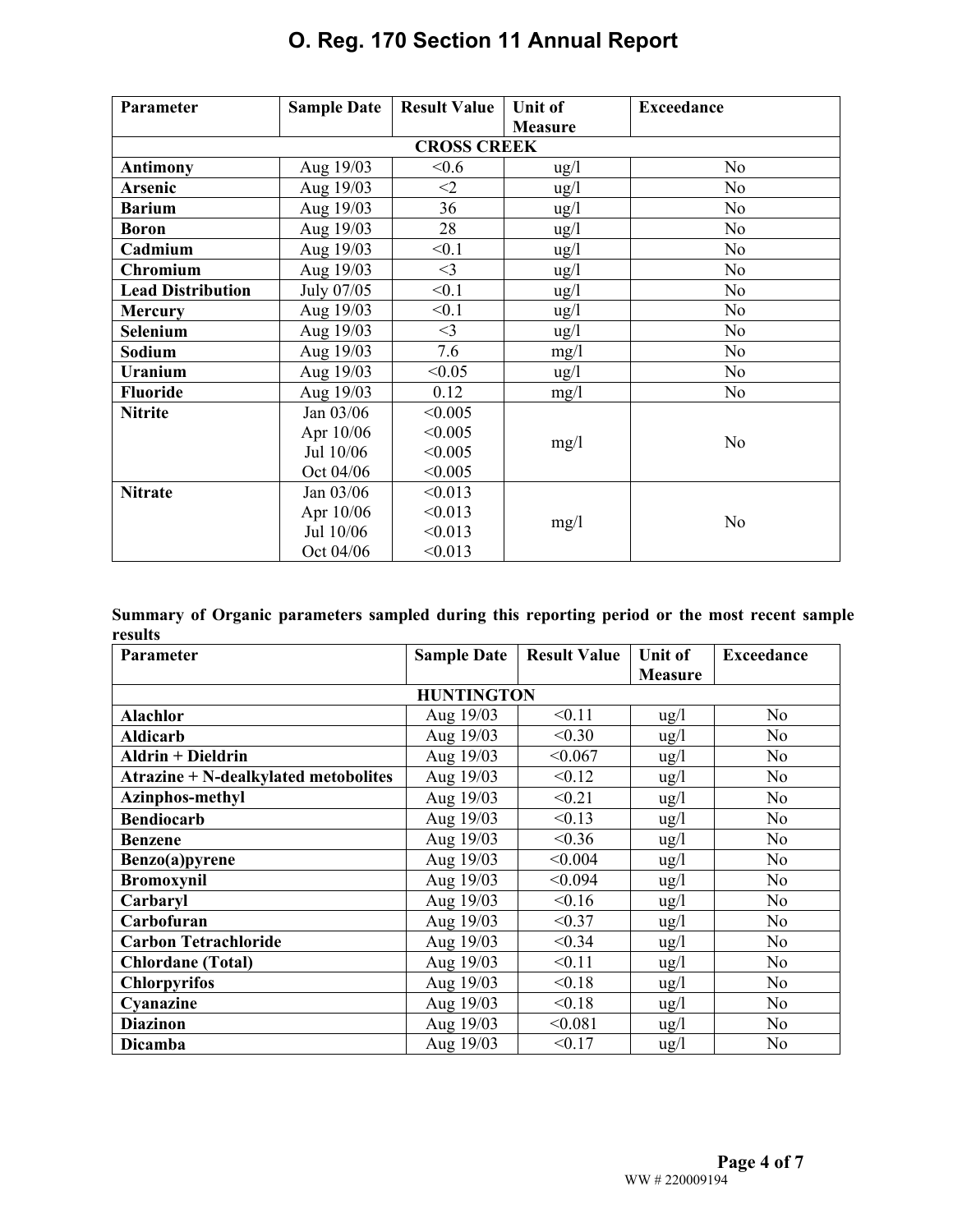| <b>HUNTINGTON CON'T</b>                           |                        |                |                 |                |  |  |  |
|---------------------------------------------------|------------------------|----------------|-----------------|----------------|--|--|--|
| 1,2-Dichlorobenzene                               | Aug 19/03              | < 0.56         | $\frac{u g}{l}$ | N <sub>o</sub> |  |  |  |
| 1,4-Dichlorobenzene                               | Aug 19/03              | < 0.25         | $\frac{u g}{l}$ | N <sub>o</sub> |  |  |  |
| Dichlorodiphenyltrichloroethane                   | Aug 19/03              | < 0.14         | $\frac{u g}{l}$ | N <sub>o</sub> |  |  |  |
| $(DDT)$ + metabolites                             |                        |                |                 |                |  |  |  |
| 1,2-Dichloroethane                                | Aug 19/03              | < 0.32         | $\frac{u g}{l}$ | N <sub>o</sub> |  |  |  |
| 1,1-Dichloroethylene                              | Aug 19/03              | < 0.52         | ug/l            | N <sub>0</sub> |  |  |  |
| (vinylidene chloride)                             |                        |                |                 |                |  |  |  |
| Dichloromethane<br>2-4 Dichlorophenol             | Aug 19/03<br>Aug 19/03 | 1.17<br>< 0.15 | $\frac{u g}{l}$ | No<br>$\rm No$ |  |  |  |
| 2,4-Dichlorophenoxy acetic acid (2,4-             |                        |                | $\frac{u g}{l}$ |                |  |  |  |
| D)                                                | Aug 19/03              | < 0.11         | $\frac{u g}{l}$ | N <sub>0</sub> |  |  |  |
| Diclofop-methyl                                   | Aug 19/03              | < 0.13         | $\frac{u}{g}$   | No             |  |  |  |
| <b>Dimethoate</b>                                 | Aug 19/03              | < 0.12         | $\frac{u}{g}$   | N <sub>o</sub> |  |  |  |
| <b>Dinoseb</b>                                    | Aug 19/03              | < 0.084        | ug/l            | N <sub>o</sub> |  |  |  |
| <b>Diquat</b>                                     | Aug 19/03              | $<$ 1          | $\frac{u g}{l}$ | N <sub>0</sub> |  |  |  |
| <b>Diuron</b>                                     | Aug 19/03              | < 0.087        | $\frac{u}{g}$   | N <sub>o</sub> |  |  |  |
| Glyphosate                                        | Aug 19/03              | <6             | $\frac{u}{g}$   | N <sub>o</sub> |  |  |  |
| <b>Heptachlor + Heptachlor Epoxide</b>            | Aug 19/03              | < 0.11         | ug/l            | N <sub>o</sub> |  |  |  |
| <b>Lindane</b> (Total)                            | Aug 19/03              | < 0.056        | $\frac{u g}{l}$ | N <sub>o</sub> |  |  |  |
| <b>Malathion</b>                                  | Aug 19/03              | < 0.091        | $\frac{u g}{l}$ | N <sub>o</sub> |  |  |  |
| Methoxychlor                                      | Aug 19/03              | < 0.14         | $\frac{u}{g}$   | N <sub>o</sub> |  |  |  |
| <b>Metolachlor</b>                                | Aug 19/03              | < 0.092        | ug/l            | N <sub>o</sub> |  |  |  |
| Metribuzin                                        | Aug 19/03              | $\sqrt{0.12}$  | ug/l            | N <sub>o</sub> |  |  |  |
| Monochlorobenzene                                 | Aug 19/03              | < 0.46         | $\frac{u g}{l}$ | N <sub>o</sub> |  |  |  |
| Paraquat                                          | Aug 19/03              | <1             | ug/l            | N <sub>o</sub> |  |  |  |
| <b>Parathion</b>                                  | Aug 19/03              | < 0.18         | $\frac{u g}{l}$ | N <sub>0</sub> |  |  |  |
| Pentachlorophenol                                 | Aug 19/03              | < 0.15         | $\frac{u}{g}$   | N <sub>o</sub> |  |  |  |
| <b>Phorate</b>                                    | Aug 19/03              | < 0.11         | ug/l            | N <sub>o</sub> |  |  |  |
| Picloram                                          | Aug 19/03              | < 0.20         | $\frac{u}{g}$   | N <sub>o</sub> |  |  |  |
| <b>Polychlorinated Biphenyls(PCB)</b>             | Aug 19/03              | < 0.04         | $\frac{u}{g}$   | N <sub>o</sub> |  |  |  |
| Prometryne                                        | Aug 19/03              | < 0.23         | $\frac{u g}{l}$ | N <sub>o</sub> |  |  |  |
| <b>Simazine</b>                                   | Aug 19/03              | < 0.15         | ug/l            | N <sub>0</sub> |  |  |  |
| <b>THM Distribution Guelph Tower</b>              | Jan 04/06              | 24             |                 |                |  |  |  |
|                                                   | Apr 11/06              | 14             | $\frac{u g}{l}$ | N <sub>o</sub> |  |  |  |
| (NOTE: show latest annual average)                | Jul 10/06              | 10             |                 |                |  |  |  |
| $average - 19.8$ ug/l                             | Oct 04/06              | 31             |                 |                |  |  |  |
| <b>Temephos</b>                                   | Aug 19/03              | < 0.31         | $\frac{u g}{l}$ | N <sub>o</sub> |  |  |  |
| <b>Terbufos</b>                                   | Aug 19/03              | < 0.12         | $\frac{u g}{l}$ | N <sub>o</sub> |  |  |  |
| Tetrachloroethylene                               | Aug 19/03              | < 0.48         | $\frac{u}{g}$   | No             |  |  |  |
| 2,3,4,6-Tetrachlorophenol                         | Aug 19/03              | < 0.14         | $\frac{u}{g}$   | N <sub>0</sub> |  |  |  |
| <b>Triallate</b>                                  | Aug 19/03              | < 0.10         | $\frac{u g}{l}$ | No             |  |  |  |
| Trichloroethylene                                 | Aug 19/03              | < 0.54         | $\frac{u}{g}$   | N <sub>0</sub> |  |  |  |
| 2,4,6-Trichlorophenol                             | Aug 19/03              | < 0.25         | $\frac{u g}{l}$ | N <sub>0</sub> |  |  |  |
| 2,4,5-Trichlorophenoxy acetic acid<br>$(2,4,5-T)$ | Aug 19/03              | < 0.14         | $\frac{u g}{l}$ | N <sub>o</sub> |  |  |  |
| Trifluralin                                       | Aug 19/03              | < 0.12         | $\frac{u g}{l}$ | N <sub>0</sub> |  |  |  |
| <b>Vinyl Chloride</b>                             | Aug 19/03              | < 0.08         | $\frac{u g}{l}$ | No             |  |  |  |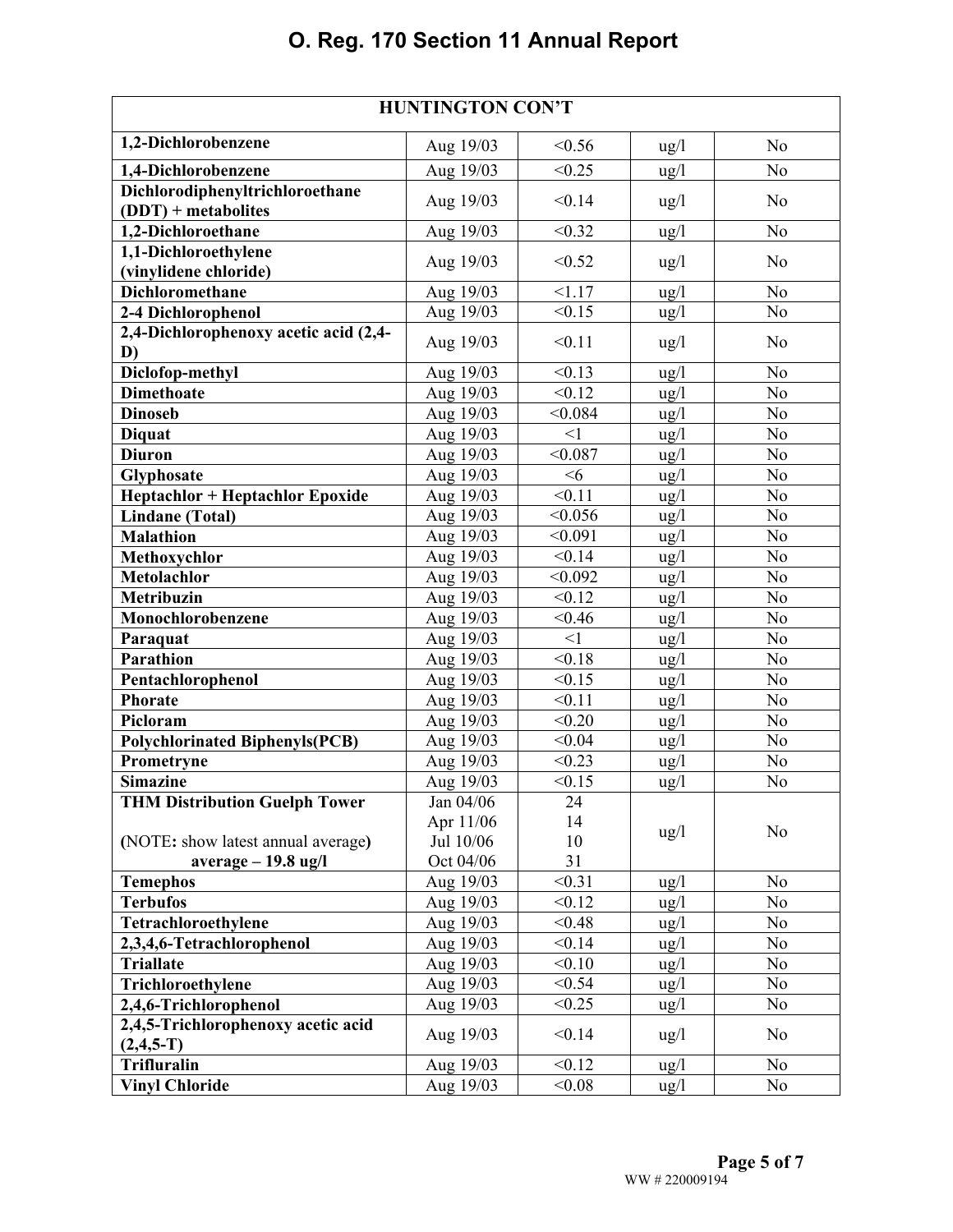| Parameter                                   | <b>Sample Date</b> | <b>Result Value</b> | Unit of         | <b>Exceedance</b> |  |  |
|---------------------------------------------|--------------------|---------------------|-----------------|-------------------|--|--|
|                                             |                    |                     | <b>Measure</b>  |                   |  |  |
| <b>CROSS CREEK</b>                          |                    |                     |                 |                   |  |  |
| Alachlor                                    | Aug 19/03          | < 0.11              | $\frac{u g}{l}$ | N <sub>0</sub>    |  |  |
| <b>Aldicarb</b>                             | Aug 19/03          | < 0.30              | $\frac{u g}{l}$ | N <sub>0</sub>    |  |  |
| <b>Aldrin + Dieldrin</b>                    | Aug 19/03          | < 0.067             | ug/l            | N <sub>o</sub>    |  |  |
| <b>Atrazine + N-dealkylated metobolites</b> | Aug 19/03          | < 0.12              | $\frac{u g}{l}$ | N <sub>o</sub>    |  |  |
| Azinphos-methyl                             | Aug 19/03          | < 0.21              | ug/l            | N <sub>o</sub>    |  |  |
| <b>Bendiocarb</b>                           | Aug 19/03          | < 0.13              | $\frac{u}{g}$   | N <sub>o</sub>    |  |  |
| <b>Benzene</b>                              | Aug 19/03          | < 0.36              | ug/l            | N <sub>o</sub>    |  |  |
| Benzo(a)pyrene                              | Aug 19/03          | < 0.004             | ug/l            | N <sub>o</sub>    |  |  |
| <b>Bromoxynil</b>                           | Aug 19/03          | < 0.094             | $\frac{u g}{l}$ | N <sub>o</sub>    |  |  |
| Carbaryl                                    | Aug 19/03          | < 0.16              | ug/l            | N <sub>o</sub>    |  |  |
| Carbofuran                                  | Aug 19/03          | < 0.37              | $\frac{u g}{l}$ | No                |  |  |
| <b>Carbon Tetrachloride</b>                 | Aug 19/03          | < 0.34              | $\frac{u g}{l}$ | N <sub>o</sub>    |  |  |
| <b>Chlordane</b> (Total)                    | Aug 19/03          | < 0.11              | $\frac{u}{g}$   | N <sub>o</sub>    |  |  |
| <b>Chlorpyrifos</b>                         | Aug 19/03          | < 0.18              | $\frac{u g}{l}$ | N <sub>o</sub>    |  |  |
| Cyanazine                                   | Aug 19/03          | < 0.18              | ug/l            | No                |  |  |
| <b>Diazinon</b>                             | Aug 19/03          | < 0.081             | ug/l            | N <sub>o</sub>    |  |  |
| <b>Dicamba</b>                              | Aug 19/03          | < 0.17              | $\frac{u g}{l}$ | N <sub>o</sub>    |  |  |
| 1,2-Dichlorobenzene                         | Aug 19/03          | < 0.56              | ug/l            | N <sub>o</sub>    |  |  |
| 1,4-Dichlorobenzene                         | Aug 19/03          | < 0.24              | $\frac{u g}{l}$ | N <sub>o</sub>    |  |  |
| Dichlorodiphenyltrichloroethane             | Aug 19/03          | < 0.14              | $\frac{u g}{l}$ | N <sub>o</sub>    |  |  |
| $(DDT)$ + metabolites                       |                    |                     |                 |                   |  |  |
| 1,2-Dichloroethane                          | Aug 19/03          | < 0.32              | $\frac{u g}{l}$ | N <sub>o</sub>    |  |  |
| 1,1-Dichloroethylene                        | Aug 19/03          | < 0.52              | ug/l            | N <sub>0</sub>    |  |  |
| (vinylidene chloride)                       |                    |                     |                 |                   |  |  |
| Dichloromethane                             | Aug 19/03          | 1.17                | $\frac{u}{g}$   | N <sub>o</sub>    |  |  |
| 2-4 Dichlorophenol                          | Aug 19/03          | < 0.15              | $\frac{u g}{l}$ | N <sub>o</sub>    |  |  |
| 2,4-Dichlorophenoxy acetic acid (2,4-<br>D) | Aug 19/03          | < 0.11              | $\frac{u g}{l}$ | N <sub>o</sub>    |  |  |
| Diclofop-methyl                             | Aug 19/03          | < 0.13              | $\frac{u g}{l}$ | N <sub>o</sub>    |  |  |
| <b>Dimethoate</b>                           | Aug 19/03          | < 0.12              | $\frac{u g}{l}$ | No                |  |  |
| <b>Dinoseb</b>                              | Aug 19/03          | < 0.084             | $\frac{u}{g}$   | N <sub>o</sub>    |  |  |
| <b>Diquat</b>                               | Aug 19/03          | <1                  | $\frac{u g}{l}$ | No                |  |  |
| <b>Diuron</b>                               | Aug 19/03          | < 0.087             | $\frac{u}{g}$   | N <sub>o</sub>    |  |  |
| Glyphosate                                  | Aug 19/03          | <6                  | $\frac{u}{g}$   | No                |  |  |
| <b>Heptachlor + Heptachlor Epoxide</b>      | Aug 19/03          | < 0.11              | $\frac{u g}{l}$ | N <sub>0</sub>    |  |  |
| <b>Lindane (Total)</b>                      | Aug 19/03          | < 0.056             | $\frac{u}{g}$   | No                |  |  |
| <b>Malathion</b>                            | Aug 19/03          | < 0.091             | $\frac{u g}{l}$ | No                |  |  |
| Methoxychlor                                | Aug 19/03          | < 0.14              | $\frac{u g}{l}$ | No                |  |  |
| Metolachlor                                 | Aug 19/03          | < 0.092             | $\frac{u g}{l}$ | No                |  |  |
| Metribuzin                                  | Aug 19/03          | < 0.12              | $\frac{u g}{l}$ | N <sub>0</sub>    |  |  |
| Monochlorobenzene                           | Aug 19/03          | < 0.46              | ug/l            | No                |  |  |

**Summary of Organic parameters sampled during this reporting period or the most recent sample results**